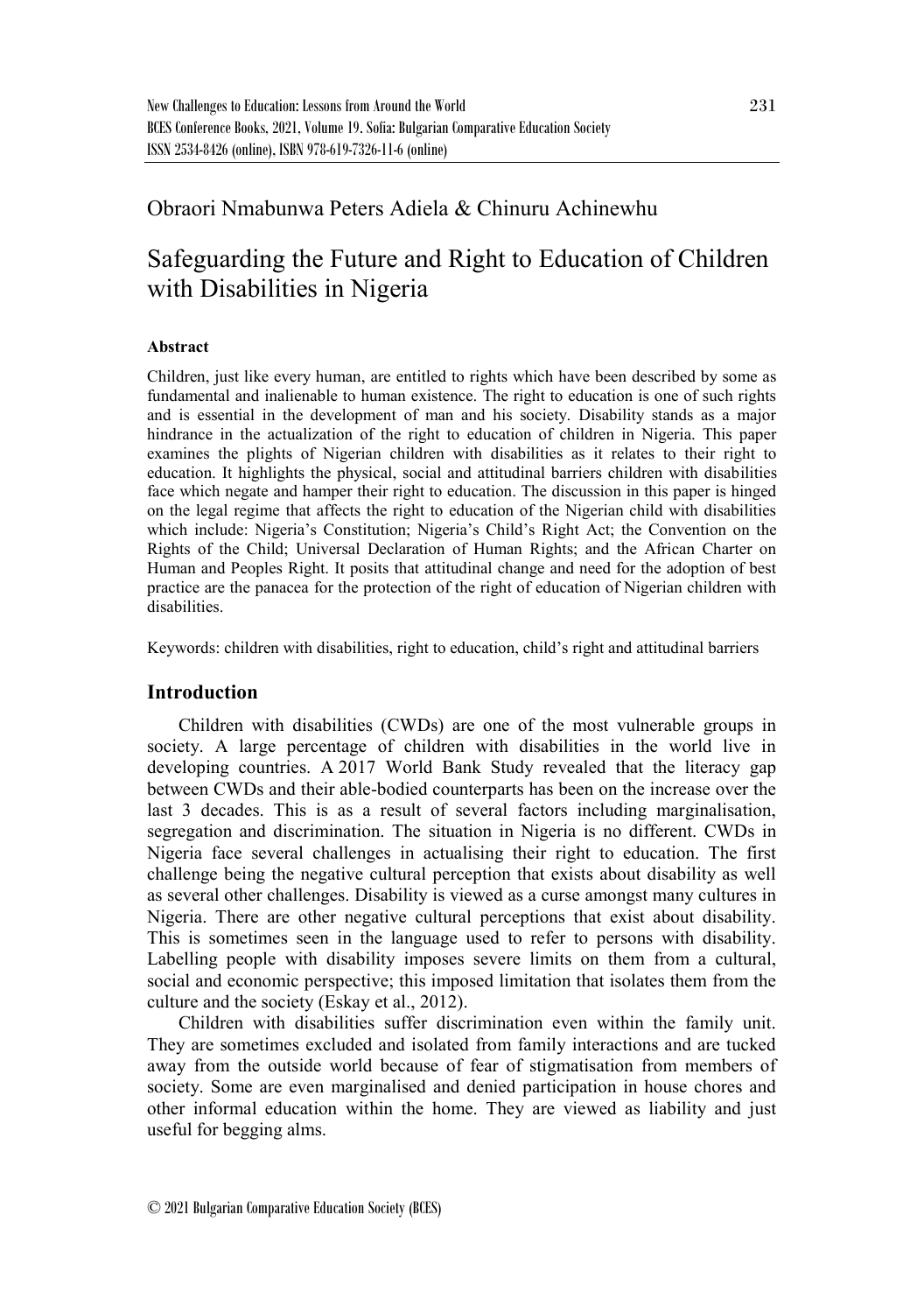The right to education of CWDs is one the least considered rights for such children in the society. They are most of the time allowed to enjoy their right to life simply for moral and perhaps religious reasons and not because they ought to be treated equally as others within the family and the society. It is thought that children with disabilities are not useful nor constitute an important part of society that can contribute to the growth and development of the society. Neither is there hope that like their able-bodied counterparts, they would grow to care for and support aging parents. Rather they are viewed as liabilities that may depend on others throughout their lifetime.

This paper examines the rights to education of Nigerian children with disabilities. It adopts the view that their rights to education is a human right. The laws pertaining to education and children with disabilities both internationally and locally are appraised. It discusses the plight of children with disabilities with respect to education and proposes recommendations to safeguard their right to education.

## **Conceptual clarifications**

## *Child*

Article 2 of The African Charter on the Rights and Welfare of the Child (1990) defines a child as every human being below the age of 18 years. Article 1 of The Convention on the Rights of the Child (1989) also defines a child as '…every human being below the age of eighteen years'.

## *Disability*

Cambridge dictionary defines disability as a disorder, impairment, or deficiency that makes it challenging for a person to do the activities others do. Section 57 of the Discrimination Against Persons with Disability (Prohibition) Act (2018) includes 'long term physical, mental, intellectual or sensory impairment which in interaction with various barriers may hinder full and effective participation in society on equal basis with others'. Disability includes physical impairment (for example visual, speech, hearing and mobility impairment), mental impairment, intellectual impairment and sensorial impairment. Persons with disabilities would therefore be persons having or experiencing a disorder or deficiency that makes it challenging to participate in full all life's activities (Adiela, 2019). Disabilities may result from man-made causes (such as accidents), and man's inhumanity to man. Negligence by health care providers, biological factors and poverty are other causes of disability.

#### *Human rights*

Human rights, regardless of background, gender, age, national origin, language, religious belief, or indeed any other social position, are rights fundamental to all human beings. They typically comprise the right to life and equality, the right to freedom of thought and speech, the right to education, and much more. These rights are made for free enjoyment of all simply on the basis on their "humanness" and without prejudice. Human rights are principles which acknowledge the value of all human beings and protect them. They regulate the manner in which humans or citizens of a state reside in and with each other, and also the responsibilities of the state to its citizens (UNICEF, 2007).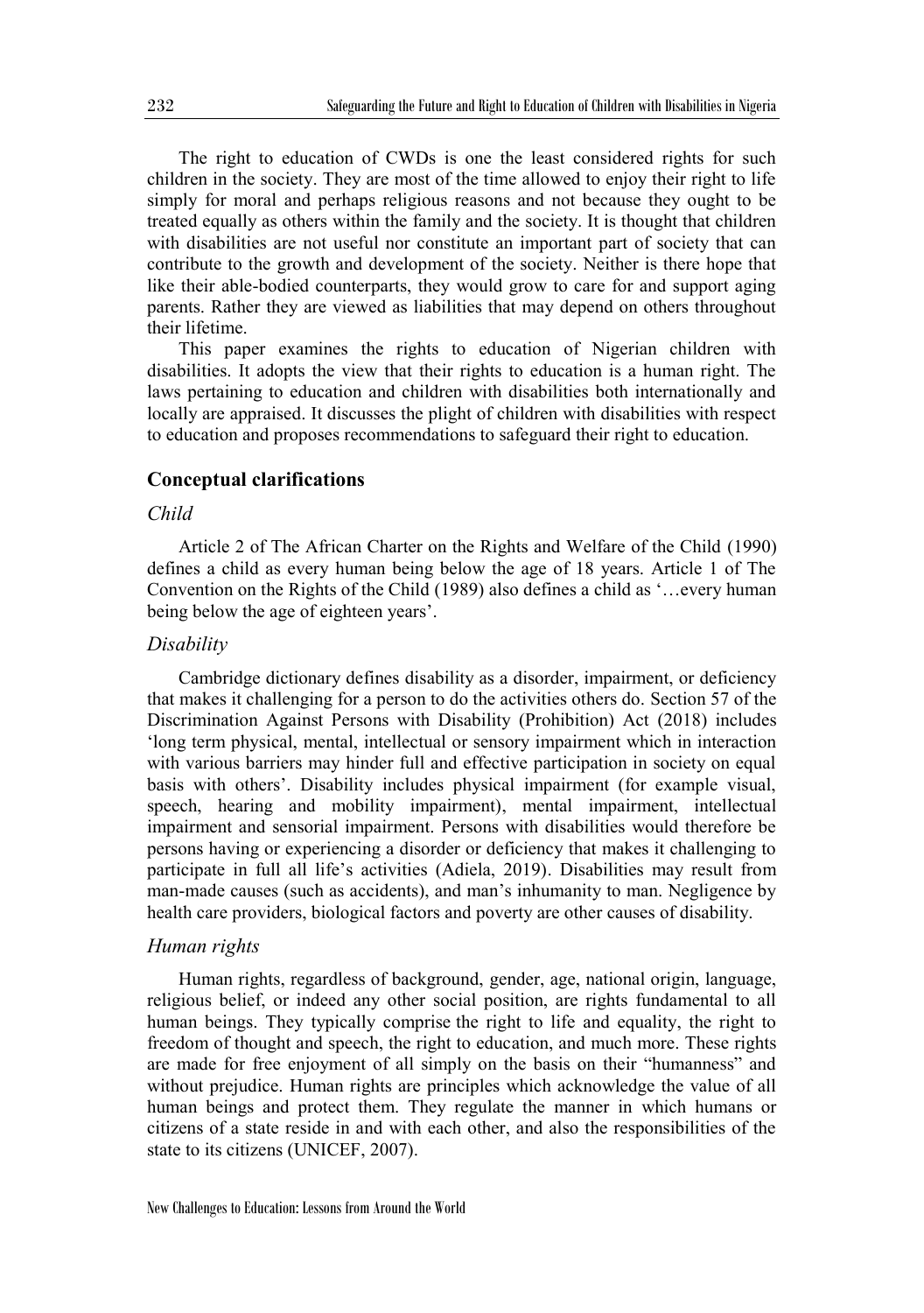## *Education*

Education can be defined as a method of information acquisition through research or knowledge transmission through directives, tutorials or other techniques. Aristotle defined Education as the act of coaching people to achieve their goal by implementing all the skills to the greatest potential as a responsible citizen (Kumar & Ahmad, 2008).

Education stretches further than what occurs inside the classroom or any designated place. Children observe their environment and receive education from their encounters, experiences and interactions outside the school premises. Therefore, education can be classified into formal and informal education.

In general, formal education or learning mainly occurs at the school campus, in which a student can acquire primary, academic, or commercial skills, such as a nursery school, primary school, secondary school, university and so on.

Informal education adopts non-use of specific methods of teaching. It does not require the deliberate act and process of a formal education. Learning can take place anytime and anywhere without the need for a formal curriculum or time table. It includes transfer of skills and knowledge through observation, hands-on practice and storytelling.

For a meaningful human life, education is of great significance as it helps an individual to actively engage and work effectively in society by improving the society and themselves.

## *Right to education*

In the implementation of human rights, education is fundamental to the economic, social, civil and political development of a nation. The right to education imposes legal responsibilities on government decisions on education for its citizens.

The Universal Declaration of Human Rights (1948) provides for the right to education, highlighting in Art 26 that elementary education must be compulsory. In Nigeria the government must guide its policy to guarantee the availability of free, fair and equitable education at all levels while seeking to eliminate illiteracy (Section 18(1) (3) Nigerian Constitution, 1999). In 2000, the Nigerian government re-launched the Universal Basic Education (UBE) Programme in favour of these constitutional provisions and it is regulated by the Universal Basic Education Act.

According to the Child's Rights Act (CRA), every child is entitled to free, mandatory and universal basic education provided for by the government. Section 15 of CRA mandates the Nigerian government, parents and guardians to provide at least elementary school education for their children (including CWDs). The purpose of the right to education is that it must be offered without discrimination and to everyone.

## **Theoretical foundation**

#### *Right to participate*

All people (adults or children) have the right to participate in and access information relating to the decision-making processes that affect their lives and well-being. Unfortunately, the fundamental strategy was to isolate or exclude CWDs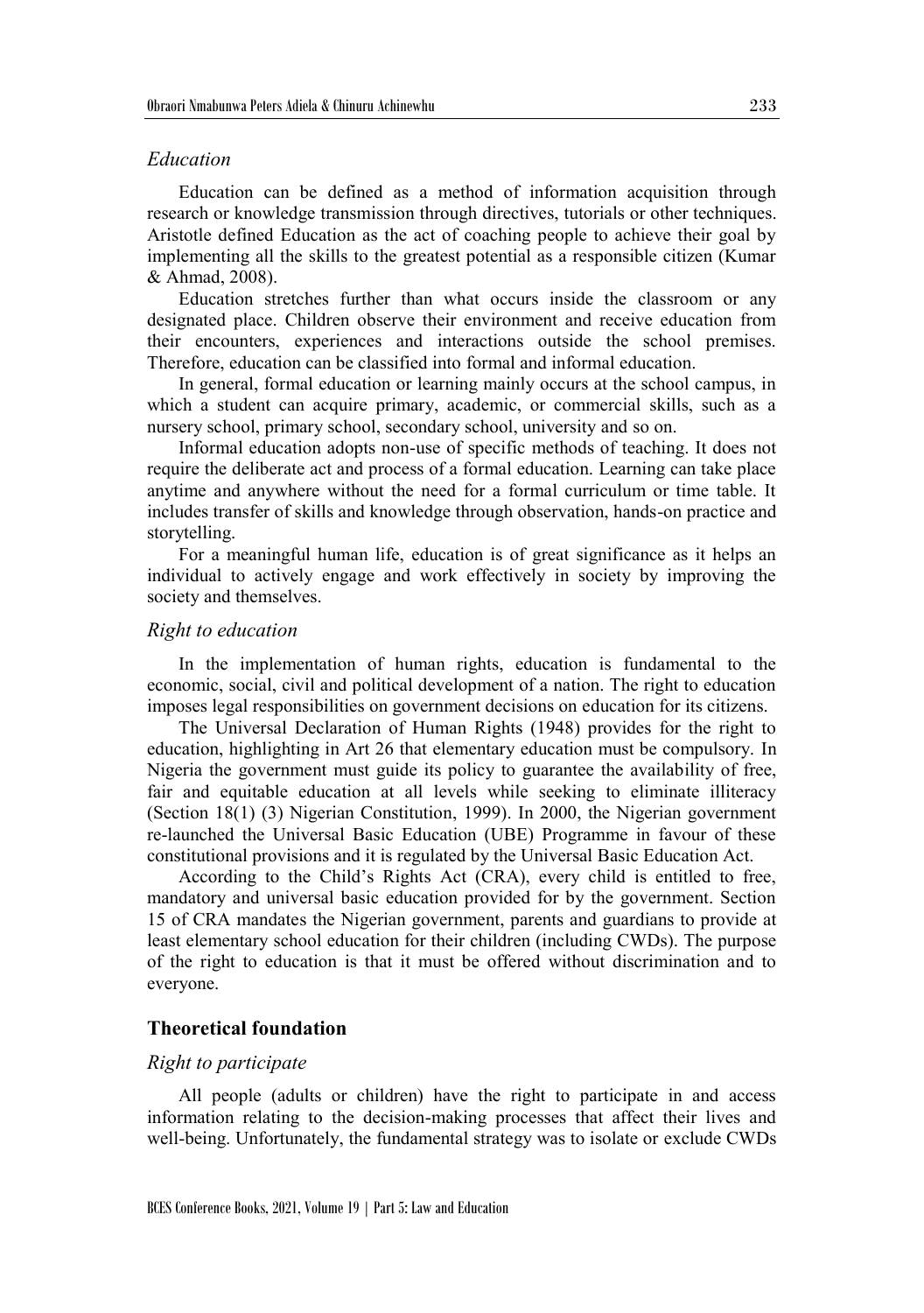from the general society due to the assumption that they are inadequate and unlikely to adapt or survive in the normal society. Hence, they are often placed in segregated facilities, special school, and peculiar accommodation. It is opined that the right of CWDs to participate should be protected. This will guarantee that they are given equal right to participate in education and access information that relate to decisionmaking processes that affect their well-being and lives.

CWDs are vulnerable and usually susceptible to oppression, exploitation and discrimination. Therefore, ensuring they are educated, provides them with the opportunity to be exposed to the information their able-bodied counterparts have, thereby, giving them an opportunity to be able to fend for themselves and perhaps, contribute to national growth and development.

It is argued that where CWDs are included in mainstream education as against special education, it will improve their ability to learn in a normal and structured environment which will result in better understanding for them and also positively affect the able-bodied individuals to appreciate them as humans.

## *Principle of non-discrimination*

Human right is built on the principle of equality and non-discrimination on any basis. Thus, disability should not be a basis for discriminating between children. Excluding CWDs from mainstream schooling will amount to discrimination. Similarly, excluding them from informal education within the family setting amounts to discrimination which the Universal Declaration for Human Rights (1948) stands against.

## **Legal regime**

## *1989 Convention on the Rights of the Child (CRC)*

The Convention wholly addresses the human rights of children and is significant due to the incorporation of an article that expressly addresses the rights of children with disabilities. Article 2 of the CRC, specifically prohibits discrimination on the basis of disability. This theory is guided by the understanding that differentiated or specialized amenities and structures for education and other areas of life, on the grounds of disability will promote exclusion. Thus, children should be educated and treated equally within the same space irrespective of their disability or otherwise.

The right of a child to education is embodied in Articles 28 and 29 of the CRC. The provision for primary education to be mandatory and accessible free to all is a vital effect as well as secondary education to be affordable and equally accessible to any child, with financial support given when appropriate (UNICEF, 2007).

## *African Charter on Human and Peoples' Rights Act 1981*

The principal African regional human rights framework is the African Charter on Human and Peoples' Rights Act (1981). The Charter empowers every person to "enjoy the rights enshrined and guaranteed by this Charter without discrimination of any kind" (Article 2, ACHPR). The Charter contains special provisions specific to the unique "physical or moral needs" of the elderly and disabled to establish a comprehensive approach to equality for people with disabilities. States are also expected to take appropriate measures in ensuring that people with disabilities are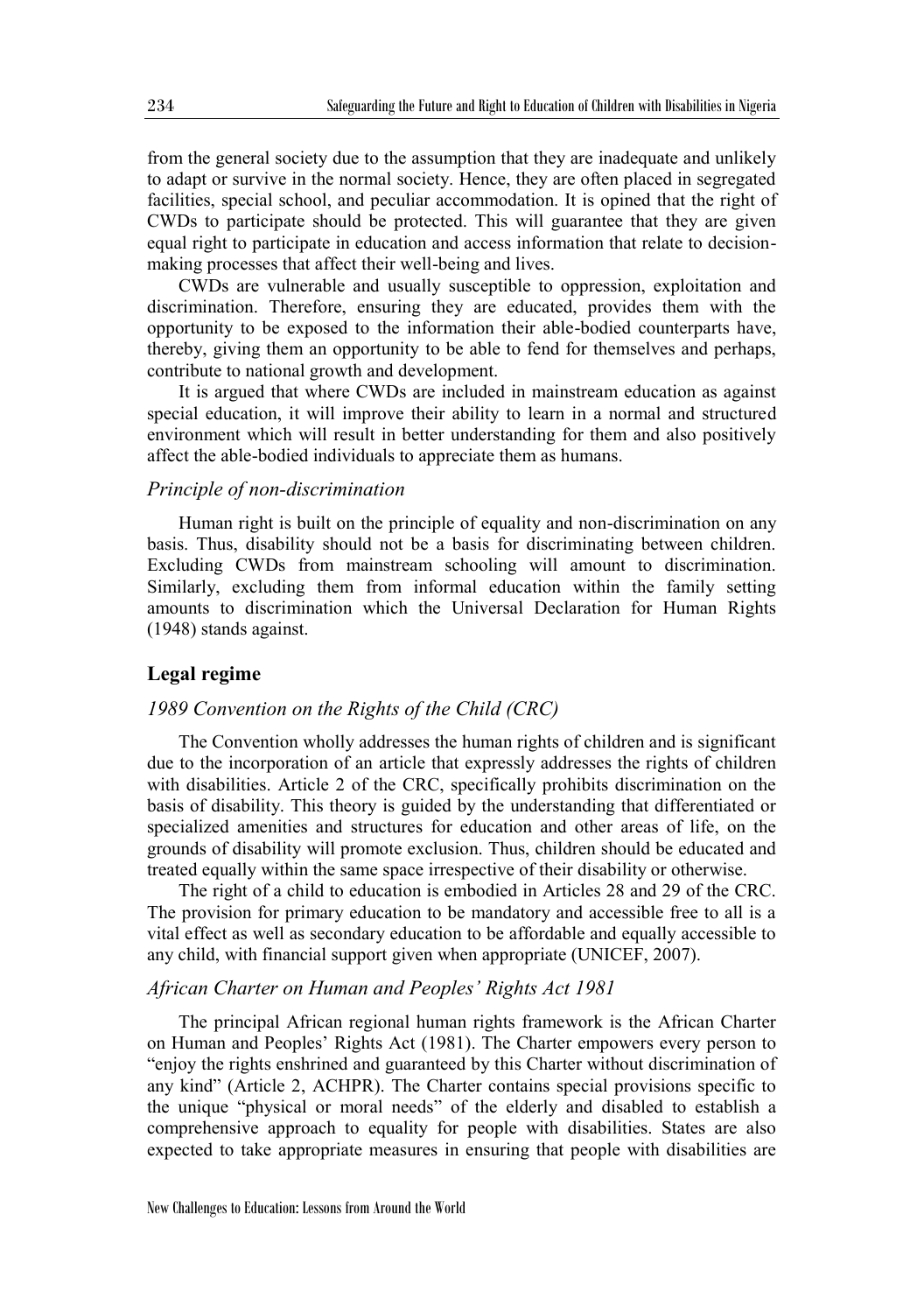able to enjoy the rights and freedom provided by the Charter. The ACHPR was ratified and domesticated in Nigeria which birthed the domestic law, the African Charter (Ratification) Act (1983).

## *1999 Constitution of the Federal Republic of Nigeria*

The Nigerian Constitution does not contain rights for children with disabilities, however this could be implied in section 42(2) of the Constitution with regard to the prevention of discrimination against people with disabilities, including children. It provides that "no citizen of Nigeria shall be subjected to any disability or deprivation merely by reason of the circumstances of his birth" (Section 42(2)).

## *Nigerian Child's Right Act 2003*

This Act has provided extensive frameworks for the rights of a child. Section 16(1) of the Act ensures that any child in need of protective measures shall be entitled to a measure of protection adequate to their needs in furtherance of their active involvement in the community. The Act did not explicitly address the rights of children with disabilities but only mentioned children with special needs. However, the words 'disability', 'impairment' and 'handicap' are often synonymously used to describe people with 'special needs' (Boezaart, 2012).

The Act further broadened the rights of CWDs by providing that everyone or institution saddled with the responsibility to ensure the care or special protection of a special need child must strive to provide the much-needed support required for his education, job preparation and or rehabilitation in order to ensure his progressive development (Section 16). This provision restricts the enjoyment of the rights of children with disabilities to the availability of resources and at the discretion of their care givers.

## **Plights of Nigerian children with disabilities and education**

There are several challenges facing children with disabilities that militate against the actualization of their right to education. Discrimination is the underlying challenge of children with disabilities. Others include negative perception of society towards disability, non-inclusive nature of the educational environment, finance, and lack of assistive devices.

## *Discrimination*

CWDs are culturally perceived to be inferior to their able-bodied peers. They suffer discrimination, exclusion, relegation and are often treated as outcast. They are sometimes procured to beg for alms for the family. Families exploit the fact that they are sometimes viewed as objects of pity by some members of the society to make money for the family. They are made to beg for alms even sometimes against their wish while other family members enjoy a greater percentage of the bounty to their detriment. Such refusal is usually accompanied with threats to, and sometimes actual verbal and physical assault as well as denial of food. It is a case of either way, they lose from the venture.

CWDs are not given equal opportunity as their able-bodied counterparts in the family. Scarce or limited resources such as food, clothing and education are first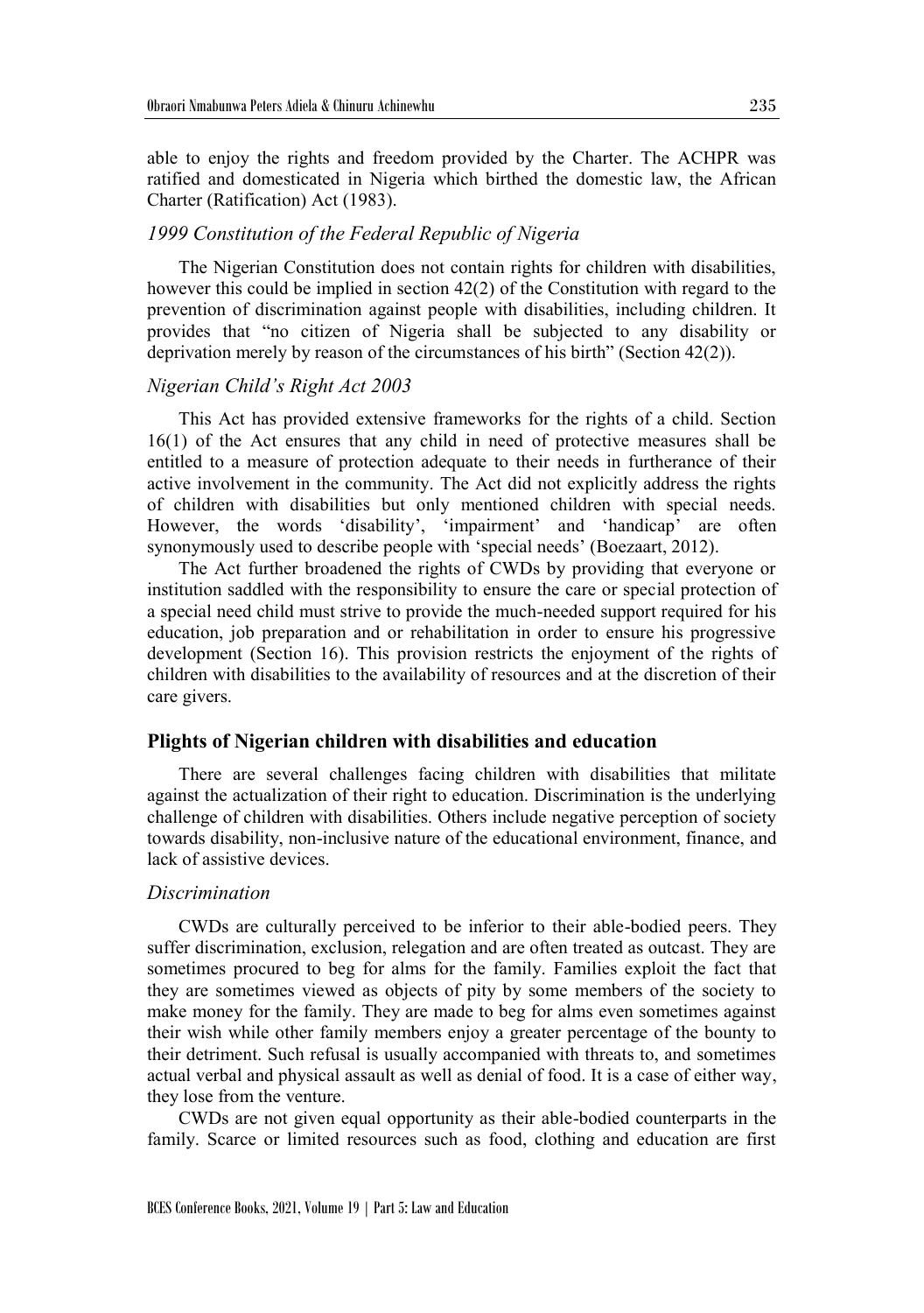given to the able-bodied children before CWDs. Thus, CWDs are the least people considered to enjoy education. For some families, they struggle to understand why an invalid should be educated. Their thought is that such education amounts to waste of valuable time and scarce resources. This negative perception explains why CWDs are not properly fed, clothed or catered for like their other counterparts in the home and sometimes, hidden away from public view. They are excluded from participating in family time, chores and special activities, and informal teaching such as transmitting family values and handiworks to them. In fact, they are isolated, segregated against and excluded from the other children in the home. Thus, they grow up knowing nothing but discrimination. This affects their psychology to believe that they are second-class and inferior humans.

Even where some CWDs are encouraged to enrol in schools perhaps through the efforts of NGOs, they suffer discrimination from their school mates and teachers. A study carried about by Adiela (2019) revealed that children with albinism are bullied by their school mates, classmates and teachers. Same treatment or experience is faced by CWDs.

## *Lack of appropriate educational facilities and trained teachers*

Public educational institutions are designed for abled-bodied children without consideration to CWDs. Most school buildings are built in such a way that children with physical disabilities will necessarily be dependent on others, thus subjecting them to ridicule and low self-esteem. School buildings do not have ramps, the toilet facilities are not large enough to accommodate wheel chairs, and sometimes the doors hinder the passage of wheel chairs. The play equipment, where such exist, are hardly suitable for CWDs.

The needs of children with visual impairment are not catered for as public schools do not have Braille machine for such children. Even in "special schools" the Braille machines are insufficient to meet the demand. Thus, mainstreaming children with visual impairment is almost practically impossible.

Children with hearing and speech impairment may look like normal children, thus may suffer verbal and physical abuse and bullying from their teachers and classmates who may initially not understand that they have a disability.

The other issue is lack of trained teachers to work with CWDs. There is a dearth of teachers in special needs education. This leaves CWDs in the hands of teachers who are only trained to cater for able-bodied children. Where such teachers encounter children with any form of disabilities (including learning disorders) they are at a loss on how to handle them.

#### *Poverty*

Poverty is another challenge that children with disabilities are faced with. The resultant effect of poverty on these children is that it makes their families procure them for begging of alms instead of sending them to school. Many CWDs that need devices to aid them are unable to get their required devices because of lack of finance to afford such devices.